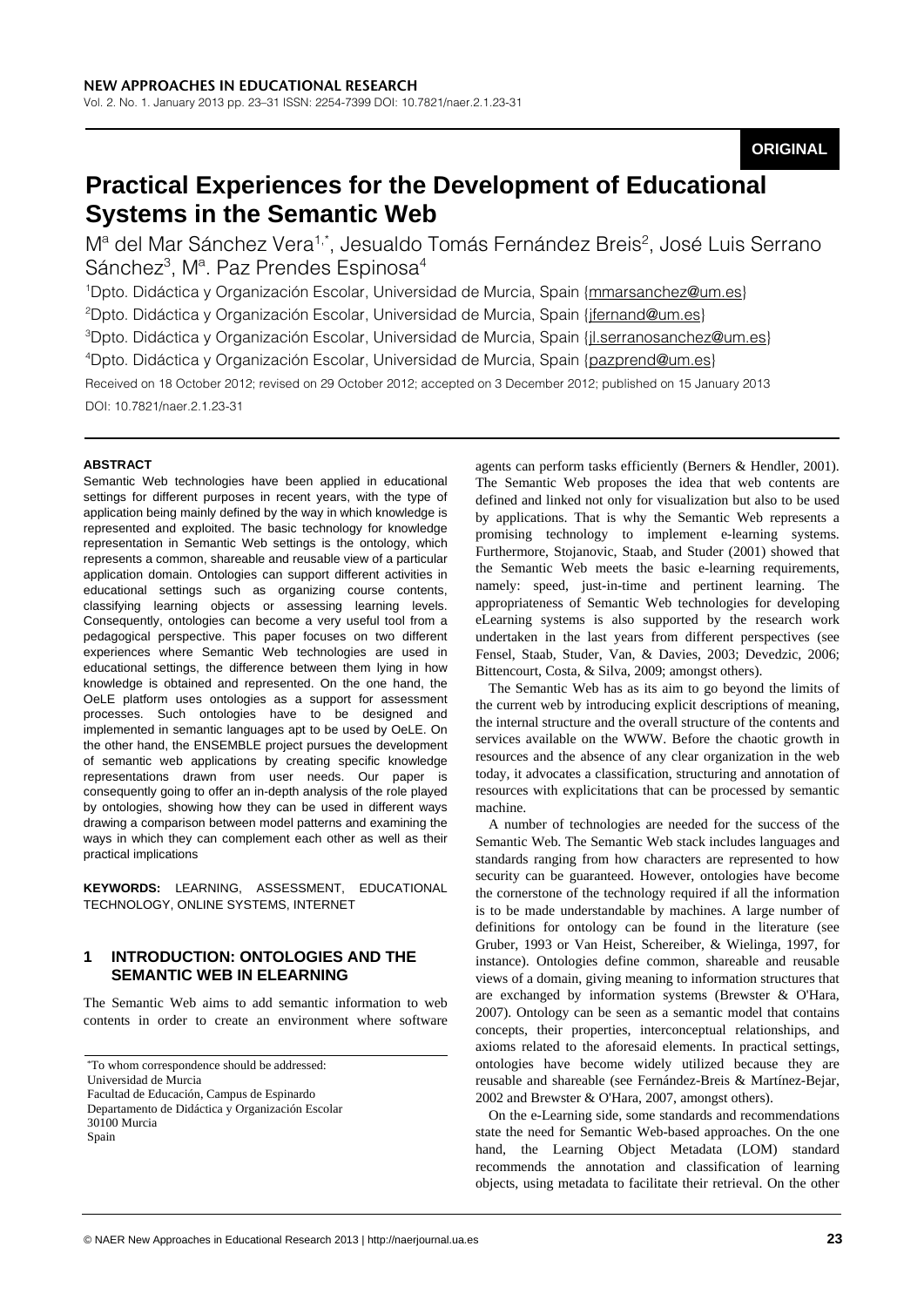hand, The IMS LD specification, which describes the learning process that takes place in learning units, is currently described using the ontology (Amorín, Lama, Sánchez, Riera, & Vila, 1995).

However, the development of ontologies has never been easy and getting such a degree of shared semantics in the web is a task that will take a few years. That is why Linked Data have been proposed as a way to facilitate data exchange in the Web. Linked Data permit using the Web to connect related data. According to Wikipedia, it describes a recommended best practice for exposing, sharing, and connecting data, information, and knowledge on the Semantic Web using URIs and RDF.

# **2 METHODS: INFORMAL AND FORMAL REPRESENTATIONS OF DATA AND KNOWLEDGE**

This section provides more information about the nature and properties of ontologies that can turn out to be useful within learning environments; that will allow us to introduce how knowledge is used by the two research projects analysed in later sections of this paper.

The formal notion of ontology means that ontology knowledge is formal; it has a specific structure with a particular, deterministic, and inflexible meaning. This is probably a required property of ontologies in certain domains and applications, but it limits their applicability too. Our attention in this paper will also be placed in dealing with the view that consider ontologies as a way to structure information that provides more powerful tools than relational models, for instance.

## **2.1 Results and discussion: Types of Ontologies**

The Semtech (Semantic Technologies for Learning and Teaching) draws a distinction between hard semantic technologies and soft semantic technologies according to their structure level. An in-depth look at this topic reveals mixed views about soft ontologies. Some authors use the term lightweight (Corcho, Fernández, & Gómez, 2003) while others speak about soft ontologies. In any case, it seems that both terms try to unite apparently irreconcilable ontological differences through contextual analysis. Consequently, when an attempt is made to represent knowledge in a structured way, disciplines or subjects often appear that cannot be structured in a clear taxonomy. This is where soft ontologies come into play.

SemTech makes a distinction between the so-called soft and hard semantic technologies and between linked data and 'traditional' metadata using ontologies like those stated in Tiropanis et al., (2009) (the main differences between soft and hard ontologies can be seen in Figure 1):

 Soft/light semantic technologies let people document certain concepts in formats that can be easily communicated to other people as part of learning and teaching processes. Examples of soft semantic annotation include folksonomies and topic maps. These ontologies refer to a flexible ontology that organizes concepts and ideas into a comprehensive taxonomy or classification (Avilés, Diaz-Kommonen, Laipainen, & Piertarila, 2003). Having a soft ontology does not mean less effectiveness. There are areas where it is difficult to establish clear relationships. The development of soft ontologies or lightweight ontologies allows us to work within these

complicated environments and organize knowledge so that a Semantic Web tool can be created in future. Therefore, making a fixed, immovable structure of content seems to be really difficult in certain contexts. That is why soft ontologies can be very practical in areas such as teaching.

 Hard/strong semantic technologies support efficient exchange and processing of semantic data between programs and machines. An example would be linked data constructed from RDF statements. These ontologies are structured by means of specific languages such as RDF or OWL; they are usually developed through ontology editors such as Protegé.

**Figure 1.** Differences between soft/light ontologies and hard/strong ontologies

| Soft/light ontology                                                                                                    | <b>Hard/strong ontology</b>                                                                                               |
|------------------------------------------------------------------------------------------------------------------------|---------------------------------------------------------------------------------------------------------------------------|
| Subjective<br>Specific<br>Does not have a special<br>computer language<br>Takes a combination of<br>tools and programs | Objective<br>Common<br>Can be developed using<br>OWI<br>Can be done using just<br>an ontology editor (such<br>as Protegé) |

As shown above, it is very difficult to find an agreement on common vocabularies and shared conceptualizations even in restricted domains. Different agents use the same word to mean different things or use different words to mean the same thing. This is what Bouquet, Dona, Serfafini, and Zanobini (2002) call semantic heterogeneity, namely a situation in which agents do not understand each other because they use languages with heterogeneous semantics.

A local ontology cannot be exclusively seen as a disadvantage, since it allows us to work with specific environments that can play a fundamental role in education. However, this perspective needs to be considered when an effort is being made to build and organize information. It could be a tremendously useful tool, but only within a given environment, i.e. the one for which it was developed. In fact, a local ontology can be either soft or hard, as it is the contextualization of its contents and not its degree of formalization and axiomatization that determines this classification. While formal ontologies assume that their knowledge is valid in any possible world and interpretation, local ontologies are supposed to contain valid knowledge in a particular context of use –which brings them closer to application ontologies.

# **3 SEMANTIC WEB TECHNOLOGIES FOR ASSESSMENT: OELE**

The assessment of students' knowledge or skills is a basic activity both in traditional education and in e-learning. This is usually done by giving students tests which can contain different types of exercises, such as open questions, closed questions, puzzles, matching games and so on. Each type of exercise tries to evaluate a different ability level of students. Bloom (1956) developed his taxonomy with six levels of intellectual behaviour: evaluation, synthesis, analysis, application, understanding and knowledge. Cognitive memory or fact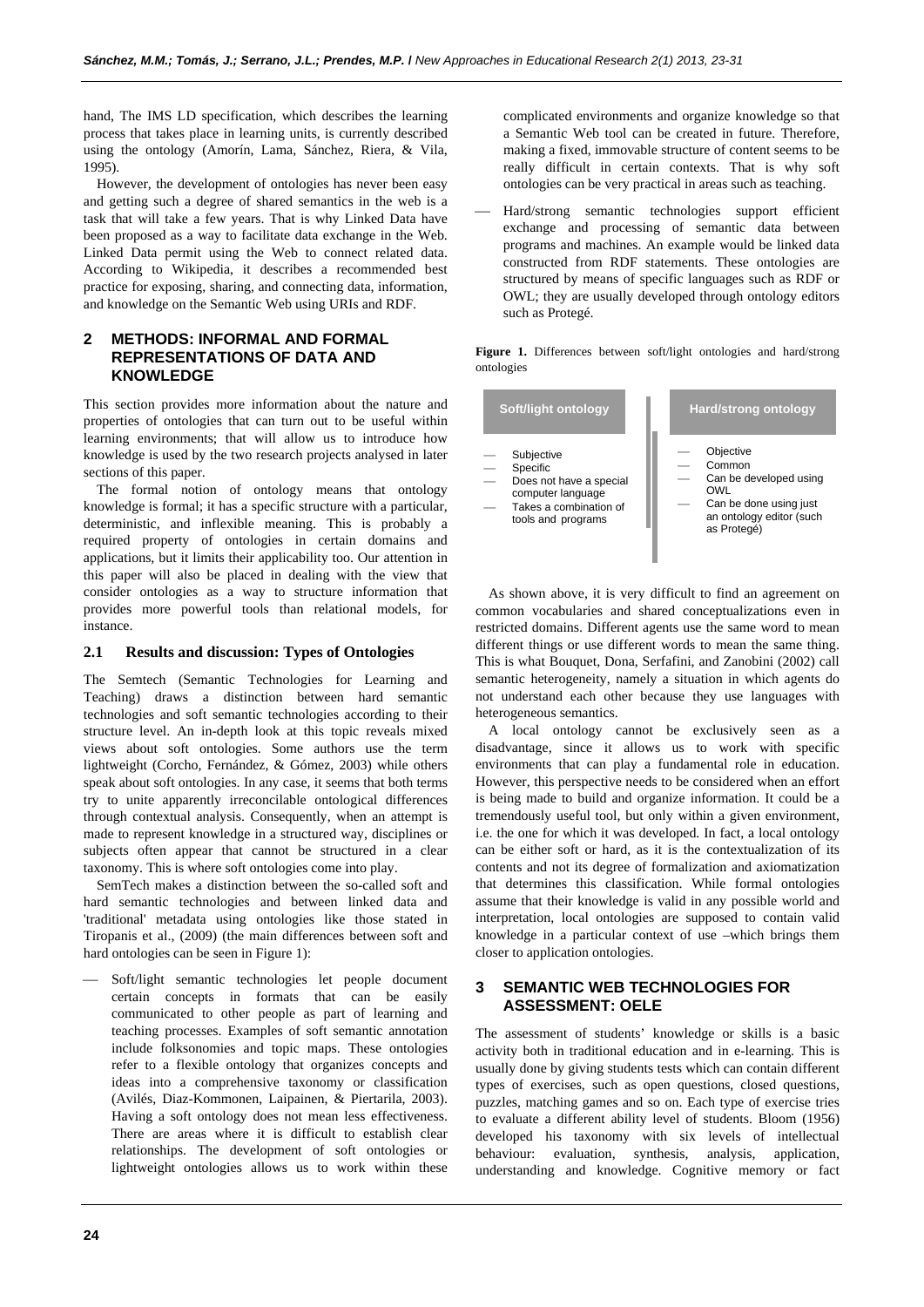recognition represents the lowest level, whereas the highest level corresponds to evaluation, which requires a more abstract and complex problem-solving ability. The aforementioned taxonomy permits to classify abstraction levels in the questions and exercises used to assess students' work.

Different authors agree with the statement according to which the higher levels of Bloom's taxonomy can only be evaluated through open questions (Birenbaum, Tatsouka, & Gutvirtz, 1992; McGrath, 2003; Mitchell, Aldridge, Williamson, & Broomhead, 2003; Palmer & Richardson, 2003). These questions are not difficult to design for teachers, although their manual evaluation is difficult and sometimes based on superficial properties of the answer, such as the presence of important terms. In this case, students may easily cheat the assessor by writing general lines and a few senseless contents with the terms that the assessor is looking for. An appropriate evaluation process must be based on the careful reading of answers, looking for clarity and logic. Moreover, this task becomes exhausting if the evaluator has to mark a large number of exams. Nevertheless, the assessment of open questions without human participation becomes a serious issue before the need to evaluate a natural language text and requires the development of new methodologies to support such processes.

Different techniques have traditionally been applied to the assessment of open questions. In particular, knowledge representation techniques such as semantic networks or lexical conceptual structures (see Devin, 1998; Olsen, 1998; Whittingdon & Hunt 1999, amongst others) can be found. In recent years, Topic Maps (Maicher & Park, 2005) have been widely used for the conceptualization of domains within educational settings. Topic maps can represent information using topics, associations (which represent the relationships between them) and occurrences. They are thus similar in many aspects to semantic networks and to both concept and mind maps. However, their knowledge is not formalized and requires the definition of the topic map ontology.

Computer-assisted assessment systems for students can also be found (Friedler & Shneiderman, 2008; Falquet & Mottaz, 2004; Alfonseca & Pérez, 2004). Most of them combine natural language processing and statistical techniques to deal with students' answers. Finally, our group has already used ontologies to support the assessment of individuals in group work (Fernández-Breis *et al*., 2007).

Feedback is obviously related to assessment, because it permits to give back to the student information which was provided by the latter student –and which has now been improved thanks to the processing carried out by the teacher. Feedback is not only an instrument that has to be utilized to improve students' learning; it must bring an improvement of the whole teaching-learning process. Collecting students' feedback is a central strategy to monitor teaching and learning quality/standards in higher education institutions.

Considering all the above, the developers of the OeLE platform found the following reasons for applying ontologies to support assessment processes:

Ontologies can provide a precise semantic specification of the domain: in this case, the knowledge which students must acquire through the course.

Semantic annotations can be used to get a precise semantic specification of questions and answers.

Automatic feedback processes can be developed by combining course ontologies and semantic annotations.

## **3.1 Description of the OeLE platform**

The OeLE platform resulted from the joint work carried out by two research groups from the Computer Science and Education Faculties at the University of Murcia (Southeast Spain). This platform allows running assessment tests that go beyond the multiple-choice test traditionally used online. One of the great features that it offers is the possibility of taking concepts developed by students and using them to provide feedback about those students' performance in the test, indicating what things were done well, the errors, etc., and ultimately to provide feedback on the learning process as a whole.

Ontologies in OeLE represent the knowledge that the students have to acquire in a particular course. Course assessment of the course is done by giving students tests based on open questions. Each open question is associated with a specific set of semantic annotations, which are in turn the parts of the course ontology that students should have acquired to answer it correctly. Semantic annotations are also associated with students' answers in natural language, this being a semiautomatic part of the process where the support of natural language processing techniques plays an essential role. The mark will then be proportional to the semantic similarity between both sets of annotations.

OeLE aims to support the design and improvement of assessments tests in e-learning-type courses. This approach is based on the following assumptions which reveal the need for Semantic Web technologies to achieve our goal:

- Course knowledge can be modeled by means of ontologies, that is, using concepts, relationships and attributes. In particular, ontologies in this work are expressed through the Ontology Web Language (OWL) (Web Ontology Working Group, 2004), which acts as the "de facto" standard.
- Semantic annotations can be associated with assessment questions. Annotations will be defined for a particular question at two levels: the answer expected by the teacher and the actual answers given by students.
- Exams are evaluated using a methodology based on semantic similarity measurements. This similarity is calculated from the expected answer and the answer actually given by the student. The similarity is calculated with the semantic annotations extracted from both answers.

In OeLE the exams done by students are annotated with respect to the course ontologies and those OeLe contain modules which permit the automatic calculation of a student's mark through the comparison of annotations respectively associated with the students' answers and the expected answer –defined by the teacher. In addition to this, OeLE allows students and teachers to receive feedback information through the semantic analysis of the answers given by students in an examination. That semantic analysis is performed in the context of the course ontology. The platform permits to implement different marking policies and strategies by changing values in the set of parameters used for calculating students' marks.

Some OeLE screenshots are described next. The teacher uses the screen shown in Figure 3 to evaluate each question. This screen is divided into two halves. The left hand-side refers to the question, whereas the right hand-side refers to the answer provided by the student. The following information appears for a question: description; expected answer (optional); the semantic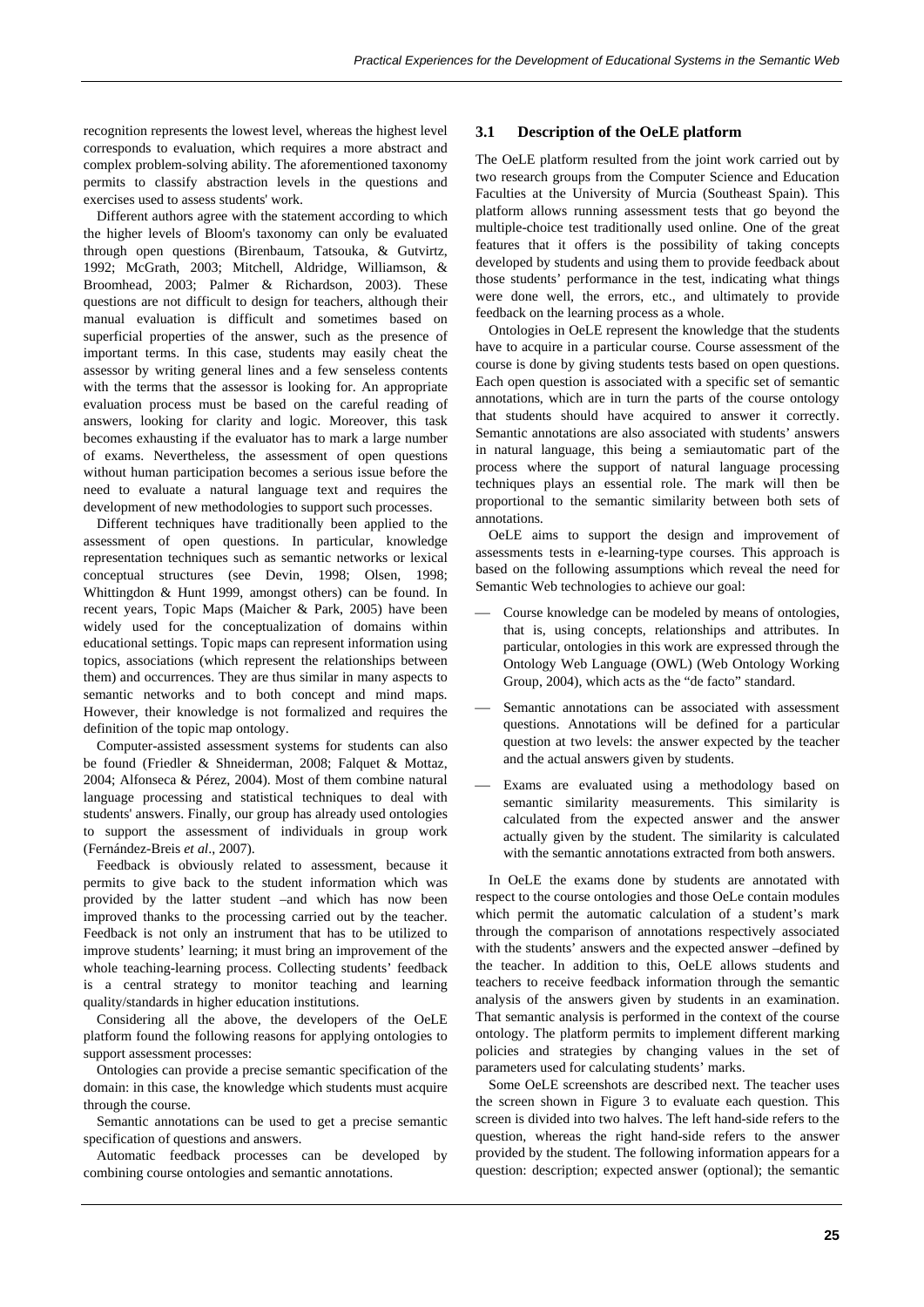annotations making explicit what the students are expected to answer; and the marks assigned to this question. Concerning the answer, the following information is provided: the text answer; the semantic annotations derived from the text answer; and the marks given to students. Two fields are provided for this issue: manual marking (done by the teacher) and automatic marking (calculated by the system). The final mark for the exam results from combining the marks obtained in each question.

Feedback is generated in OeLE for any answer given by a student in an open question as described below and partially shown in Figure 2. The following process is executed for each semantic annotation of the student's answer. The degree of semantic similarity between one semantic annotation of the student's answer and all the annotations of the expected answer belonging to the same ontological category is obtained; this results in a table where rows are the annotations of the student's answer and columns the annotations for the expected answer. Each cell contains the semantic similarity value.

#### **Figure 2.** Marking the question



The result of this analysis is composed of two lists:

- Knowledge not acquired ("aspectos a mejorar [aspects to be improved]"): this list contains the knowledge items that were expected to be answered in this question but were not provided by the student. Figure 4 shows that the student did not give an answer for the concepts "design bases", "design phases" and "recommendations," the relationships "design bases are the bases of pedagogical design" and also "design bases are the bases of technical design," and, finally, the attribute "main aspects of design bases."
- Knowledge contained in the answer ("Items respondidos por el alumno [Items answered by the student]"): the marking process obtains a set of semantic annotations from the student's answer. The feedback is then generated by showing the correctness of each ontological entity extracted from the student's answer. Figure 3 only shows the concept Tools ("herramientas") which was correctly answered by the student. Wrong items have a red cross next to them.

The feedback generated by the platform also allows teachers to know which aspects have been acquired best and worst by the students. Figure 4 shows how OeLE displays the analysis of students' exams graphically.

**Figure 3.** Excerpt of the feedback generated by the student

| CURSO: Il-Educación<br>1.- (2 puntos) ¿Cuáles son los aspectos principales a tener en cuenta en el diseño de                             | <b>EXAMEN: DISEÑO DE MATERIALES</b> |
|------------------------------------------------------------------------------------------------------------------------------------------|-------------------------------------|
|                                                                                                                                          |                                     |
| materiales con nuevas tecnologías?                                                                                                       |                                     |
| Calificación de la pregunta 1 :<br>0.29                                                                                                  |                                     |
| Ya sea con medios tradicionales o sea con nuevas tecnologías, los<br>aspectos principales son similares. Así, debemos tener en cuenta en |                                     |
| el diseño de materiales con Nuevas Tecnologías lo siguiente: bases                                                                       |                                     |
| del diseño, fases del proceso, recomendaciones del diseño y                                                                              |                                     |
|                                                                                                                                          |                                     |
|                                                                                                                                          |                                     |
|                                                                                                                                          |                                     |
|                                                                                                                                          |                                     |
| <b>Aspectos No Adquiridos</b>                                                                                                            |                                     |
| Concepto BasesDiseño                                                                                                                     |                                     |
| Concepto FasesDiseño                                                                                                                     |                                     |
| <b>Concepto Recomendaciones</b>                                                                                                          |                                     |
| Relación BasesDiseño SonBasesDiseño DiseñoPedagogico                                                                                     |                                     |
| Relación BasesDiseño SonBasesDiseño DiseñoTecnico<br>Atributo BasesDiseño,AspectosPrincipales                                            |                                     |
|                                                                                                                                          |                                     |
| herramientas para el diseño de material.<br>Aspectos a mejorar:<br>Ítems respondidos por el alumno:<br>Ítems de la respuesta             | Corrección                          |

#### **3.2 Using OeLE in real settings**

OeLe was used during an e-Learning course at the University of Murcia. The course took place in the second semester of 2008/2009 with a group of 25 students. This subject has a practical orientation and has as its main goal to train the students in the aspects of content design, production and evaluation within the framework of didactic processes. All the work is realized in the virtual e-Learning platform at the University of Murcia: SUMA (http://suma.um.es/).

Students' academic performance was assessed with an eportfolio and other different activities throughout the 9 units in the program and also taking into account the participation of students in several communication scenarios (videoconferences and collaborative work activities). The students also had to take a written exam in a specific assessment environment. OeLE was the assessment environment used in this course, and our research was focused on this part of the course. The rest of variables defining the course were taken into account when designing, analyzing and evaluating the experience, but the attention was mainly focused on testing the educational usefulness of this innovative assessment and feedback system.

The experiment was executed as follows. Students took an exam using the OeLE platform, after which exams were assessed by OeLE, thus generating the feedback information for each student as well as for the teacher. The exams were marked by one of the course teachers too. At that stage, students were given access to reinforcement contents for one week; in other words, students had the chance to revise the contents associated with the course knowledge items that they had not answered correctly in the exam. Then, those students took a second exam which was marked exactly as the first one. Finally, the students were asked to fill in a questionnaire about the experience, which permitted to analyze the experience as a whole.

The data analysis revealed that the marks in the second exam where higher than in the first one. This is an expected result because considering that feedback was provided to students and the second exam took place only a few days later. Our analysis shows that feedback was one of the most highly assessed aspects in this experience. These results are in line with those found in previous works (e.g. Gordijn & Nijhof, 2002; Wang & Wu, 2008). Most students considered it positive, and a positive link was identified between the idea that feedback is useful in online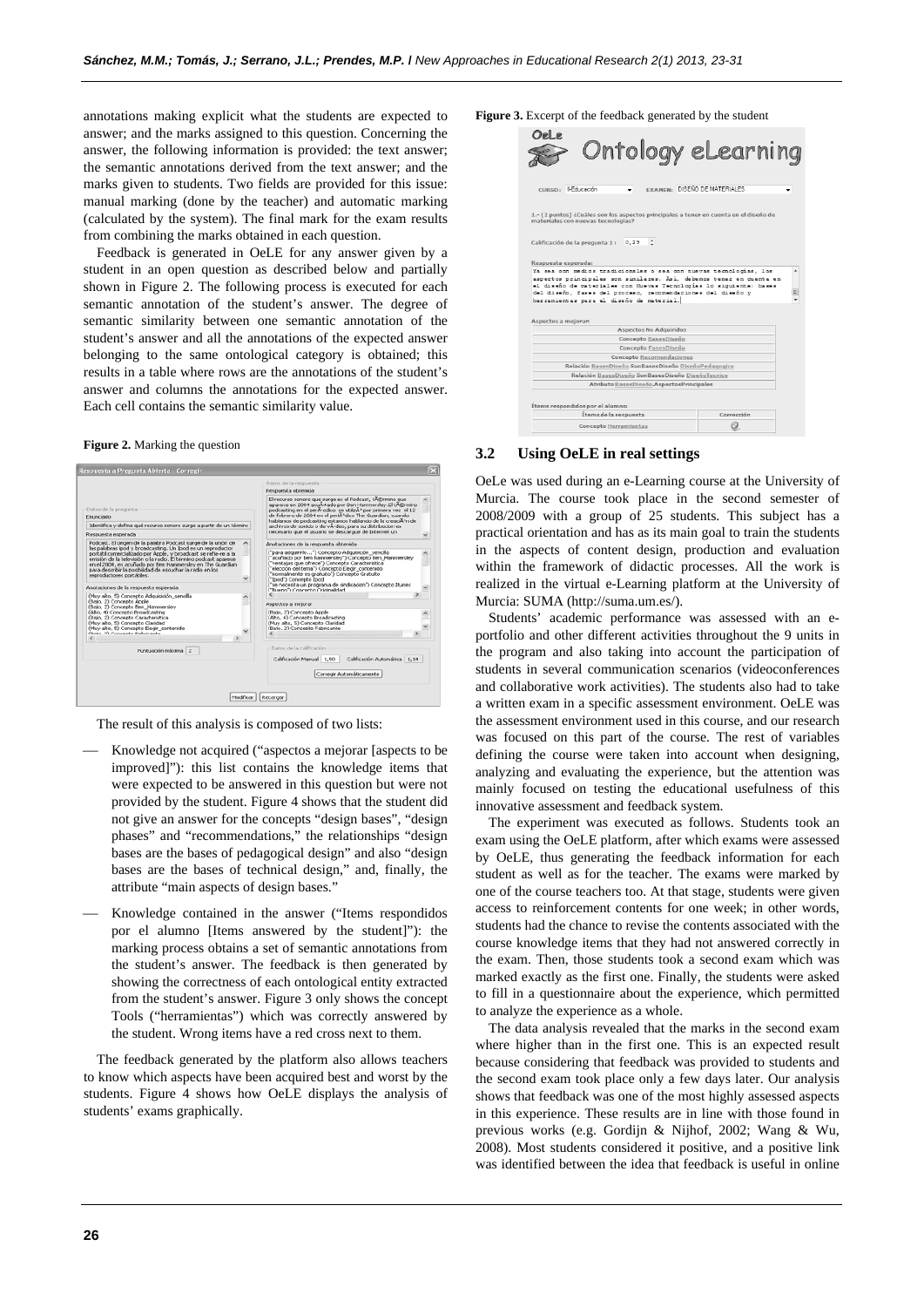assessment environments and the usefulness assigned to the feedback received in the experience.

The feedback generated by the platform allowed teachers to know which aspects had been acquired best and worst by students. This seemed interesting to teachers because each knowledge item has a relative importance associated to each annotation in the questions. In this experience, the best acquired concepts were those with a higher relative value.

#### **3.3 Methodological issues**

This experience allowed us to define the methodology for using this kind of semantic web approach to support assessment processes.

The recommendations of various authors (Noy & McGuinness, 2001; Devedzic, 2007; Fernández *et al*., 2007; Horridge, 2009) should be taken into account when working with ontologies.

The program Protegé represents the best option to create the ontology. The ontology has to model the course knowledge in terms of teaching and asking, and paying attention to the way in which the contents are related. It is advisable to establish connections between concepts. Answering the following questions posed by Noy and McGuinness (2001) can help when it comes to create the ontology:

- What is the ontology domain?
- How will the ontology be used?
- What types of questions in the ontology should provide answers?
- Who will use and maintain the ontology?

In the course of the OeLE experience, different meetings were held with the subject lecturers in order to define what aspects they took into account to evaluate students' answers. Aspects such as clarity, simplicity and originality in the response (to avoid copy-paste) and provision of examples were the most outstanding. These aspects were also included in the ontology.

| Figure 4. Example of work with Protegé |  |  |
|----------------------------------------|--|--|
|                                        |  |  |

| 丽<br>+ http://www.co-ode.org/ontologies/pizza/pizza.owl<br>56<br>$\Leftrightarrow$ |                                                               |              |
|------------------------------------------------------------------------------------|---------------------------------------------------------------|--------------|
| Active Ontology Entities Classes                                                   | Object Properties Data Properties Individuals OWLViz DL Query |              |
| Asserted Class Hierarchy: PizzaTopping                                             | $-27.3$<br>Selected entity:                                   | <b>DEED</b>  |
| 知事例                                                                                | <b>Class Annotations: PizzaTopping</b>                        | <b>PERCE</b> |
| <b>W</b> @Thing                                                                    | Annotations (C)                                               |              |
| v @DomainConcept                                                                   | label                                                         | 00           |
| Country<br>$v \triangle$ Food                                                      | CoberturaDaPizza@ot                                           |              |
| @ IceCream                                                                         |                                                               |              |
| $ightharpoonup$ $oplus$ Pizza                                                      |                                                               |              |
| > @PizzaBase                                                                       |                                                               |              |
| v @ PizzaTopping<br>$\triangleright$ ( $\oplus$ Cheese Topping                     |                                                               |              |
| $\blacktriangleright$ $@$ FishTopping                                              |                                                               |              |
| F @FruitTopping                                                                    |                                                               |              |
| > @HerbSpiceTopping                                                                |                                                               |              |
| $\blacktriangleright$ $\oplus$ MeatTopping                                         | Class Annotations   Class Union                               |              |
| $\triangleright$ $\otimes$ NutTopping<br>> @ SauceTopping                          | <b>Class Description: Pizza Topping</b>                       | <b>BEERS</b> |
| SpicyTopping                                                                       | <b>Banalert dasses</b>                                        |              |
| > @ Vegetable Topping                                                              |                                                               |              |
| O Vegetarian Topping                                                               | Superclasses @                                                |              |
| @ ValuePartition<br>٠<br><b>V</b> Cispiciness                                      | <b>E</b> Food                                                 | 00           |
| @ Hot                                                                              |                                                               |              |
| <b>III</b> Medium                                                                  | Inherited anonymous classes -                                 |              |
| <b>ID Mild</b>                                                                     | Instances @                                                   |              |
| Assemed class Necarchy Informations hierarchy                                      |                                                               |              |
| <b>Object Properties:</b>                                                          | Disjoint classes (P)<br>125, 30                               |              |
|                                                                                    | @ PizzaBase                                                   | 00           |
| $= 2$                                                                              | @ Pizza                                                       | 00           |
| <b>IIIIhasCountryOfOrigin</b>                                                      | @ IceCream                                                    | CO           |
| <b>I- mihasingredient</b><br><b>mhasSpiciness</b>                                  |                                                               |              |
| > misingredientOf                                                                  |                                                               |              |
|                                                                                    |                                                               |              |

The next step is to list important terms in the ontology. For this purpose, it is useful to write a list of all the terms about which statements are going to be made or explanations are going to be given to the user. There is consequently a need to ask ourselves what the important concepts are.

The way to create the ontology is through the use of classes, sub-classes and the relationships between them. It is worth highlighting that a hierarchy will be established. The ontology refers to the exam questions, so lecturers might be tempted to organize the ontology taking the questions as their essential reference. Our advice is to create the ontology based on contents, though not on those corresponding to entire course; the prototype of answers created for our review should be the reference.

# **4 DEVELOPMENT OF EDUCATIONAL SEMANTIC WEB APPLICATIONS: ENSEMBLE**

Exhibit is a tool inside the SIMILE project (Semantic Interoperability of Metadata and Information in unLike Environments). This project aims to enhance inter-operability between digital assets, schemata/vocabularies/ontologies, metadata, and services. They seek to provide end-user services by drawing upon the assets, schemata/vocabularies/ontologies, and metadata held in such stores (http://simile.mit.edu/wiki/SIMILE:About). Exhibit is a data linking/aggregation tool but it gives you some of the affordances of the semantic web without the need for ontologies. Exhibit allows you to easily create web pages with advanced text search and filtering functionalities with interactive maps, timelines, and other visualizations.

Hyun, Kragen, and Miller (2008) specify that the Semantic Web has been dismissed by many specialists because it can show an unrealistic view, since it was launched as a resource in which automated software agents can collect structured data carrying out complex tasks on behalf of users.

## **4.1 The ENSEMBLE project**

Our next focus of interest is the different educational contexts and the role that ontologies can play in them. The Semantic Technologies for the improvement of problem-based learning project (ENSEMBLE) is a good example of how to work differently with the information and develop Semantic Web applications. This project directed by Patrick Carmichael stands out as one of the major international projects that studies the application of the Semantic Web in Education and does research into case-based learning and the Semantic Web.

What mainly differentiates it from other research projects on the Semantic Web is its educational perspective. It tries to analyze the implications associated with the use of Semantic Web technologies in education, while many research groups focus exclusively on technical issues. The project works with teachers, undergraduates and graduate students and tries to identify the aspects in which the Semantic Web can improve their learning as well as the role that Semantic Web technologies and techniques can play in supporting such learning.

Martínez, Morris, Tracy, and Carmichael (2011) explain how they developed several applications for different areas (plant sciences, archaeology...) through the exploration cases. The project has been developed through a wide range of semantic applications especially focused on teaching.

The dance project stands out among their many projects. Due to its context and contents, this project required the extension of frameworks for the tools with which they worked. They created a web environment containing interrelated information where students can interact with applications and information. It is a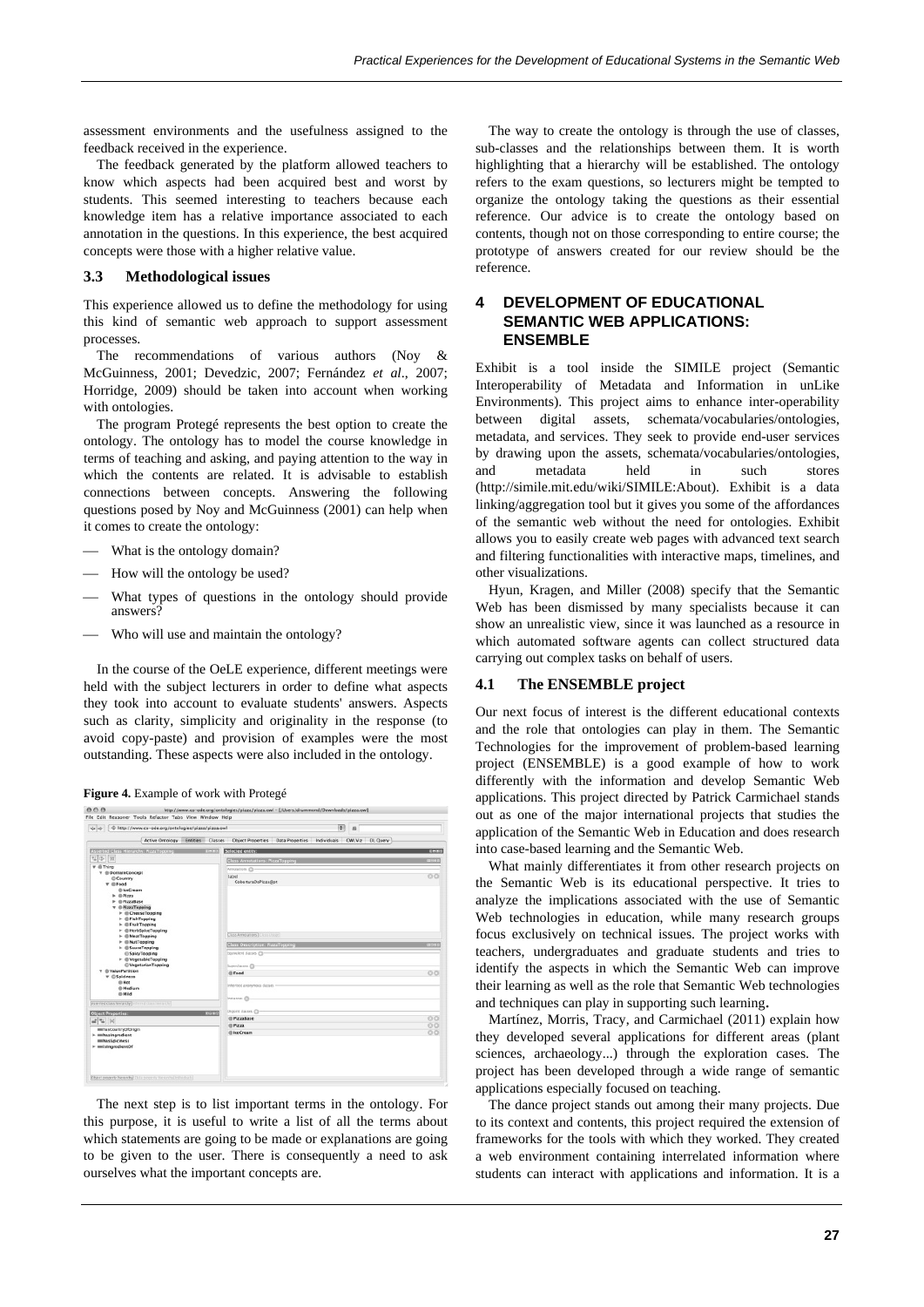good example of how important resources can support description using formal vocabularies that provide a means of communication across settings and contexts (Martínez *et al*.*,* 2011). Processes such as information interaction and connection can illustrate a way of applying the Semantic Web to education without ontologies. The particular benefits from semantic web technologies that they describe on the website are:

- Consistent metadata allows content to be stored and retrieved from a digital repository through web interfaces.
- Faceted browsing allows searching for collections, and as in the first demonstration below, exploration of the relationship between formal ontologies and informal, usergenerated vocabularies.
- The semantic "mark-up" of video content, linking it to parts of performances, other resources and terms.
- Annotation of contents (including video) makes it possible for students to assemble their own collections and supports the "case building" described above.

#### **Figure 5.** Dance photo viewer

[\(http://ensemble.ljmu.ac.uk/projects/tests/TestDance/index.html\)](http://ensemble.ljmu.ac.uk/projects/tests/TestDance/index.html)



Another example is MOAM (Maritime Operations and Management), a course on maritime operations and management. This is a Master's course imparted at the City University London. In this course, students work on real cases with different practical assignments that formulate a problem to which they need to give a practical solution. The course includes several learning scenarios, for example, a task may be to design a ferry service from the islands to the coast of Cornwall (Stcholl, Tracy, & Carmichael, 2009). Students must play the role of experts in different domains (e.g. economists, security engineers, technical designers), presenting and defending their work before a panel of experts. This way of using cases requires an approach where a reflection is made on technological support for semantic tools.

#### **4.2 Methodological issues**

Some supporters of a traditional Semantic Web perspective might ask where the OWL ontologies are and how we can include them in these open models. Hyun, Krag, and Miller (2008) give us the answer indicating that they have chosen a different syntax model, which is not based on RDF/XML, and also that they accept the limitations derived from not working with such languages because they can take advantage of the Exhibit work method, thanks to which faster, more practical and user-friendly applications may be developed.

For them, it is counterproductive to generate automated forms from the OWL code. In their view, the critical first step towards the generalization of the Semantic Web is to generate large amounts of data, and Exhibit is a tool that creates incentives for authors to make this happen. The rationalization of the data can come later.

The ENSEMBLE project describes how to create a semantic web application in five easy steps on its website (http://ensemble.ljmu.ac.uk/):

- Step 1: The initial spreadsheets. Work should start with a handful of basic data tables, each containing rows that detail different types of data (philosophers, sessions, readings…) linked to provide semantic associations.
- Step 2: The 'people' spreadsheet run through Babel. Working with the data is only possible after changing them from spreadsheets into a record format that your web browser can understand. The SIMILE project (home to Exhibit) hosts an online service to do exactly that: Babel. The service can also create very crude mock-up Exhibits from the spreadsheets that are fed into it. This is a useful tool for visually checking the correctness of our data before beginning to work with a full Exhibit version ourselves.
- Step 3: The 'themes' page as a skeleton Exhibit. Once the data have been obtained from Babel as JSON (JavaScript Object Notation, a data file format often used by web applications), it is possible to start building our Semantic Web site. The first step is to throw up a view and a few facets to check that our data are fit for our purposes.
- Step 4: The 'themes' page with proper lenses. After checking that the skeleton is appropriate, it can be further developed using lots of Exhibit features, like HTML lenses to control how each record is shown.
- Step 5: The final site. The great thing about semantic data is that it is possible to view them and manipulated in many different ways as long as they have plenty of solid connections to link different records. The same data sets were used on the final site over and over again to drive several learning resources, all of them created using the same Exhibit tools.

The really interesting part of the aforementioned experience is the effort made to work in trying to integrate ontologies within a context related to a specific learning. As could be seen at the beginning of this section, soft ontologies try to put together apparently irreconcilable ontological differences through a contextual analysis. This means that when an attempt is made to represent knowledge in a structured way, disciplines or domains often appear that cannot be structured by defining a clear ontology. Taxonomies related to structured knowledge combined with the utilization of other tools can help solve this problem.

One possibly appropriate way to represent information in this situation is to develop the ontology on the basis of Bloom's taxonomy. As shown above, Bloom's taxonomy represents a way to classify instructional activities or questions as they progress in difficulty. This taxonomy provides a useful structure where test questions can be categorized in the assessment of student learning.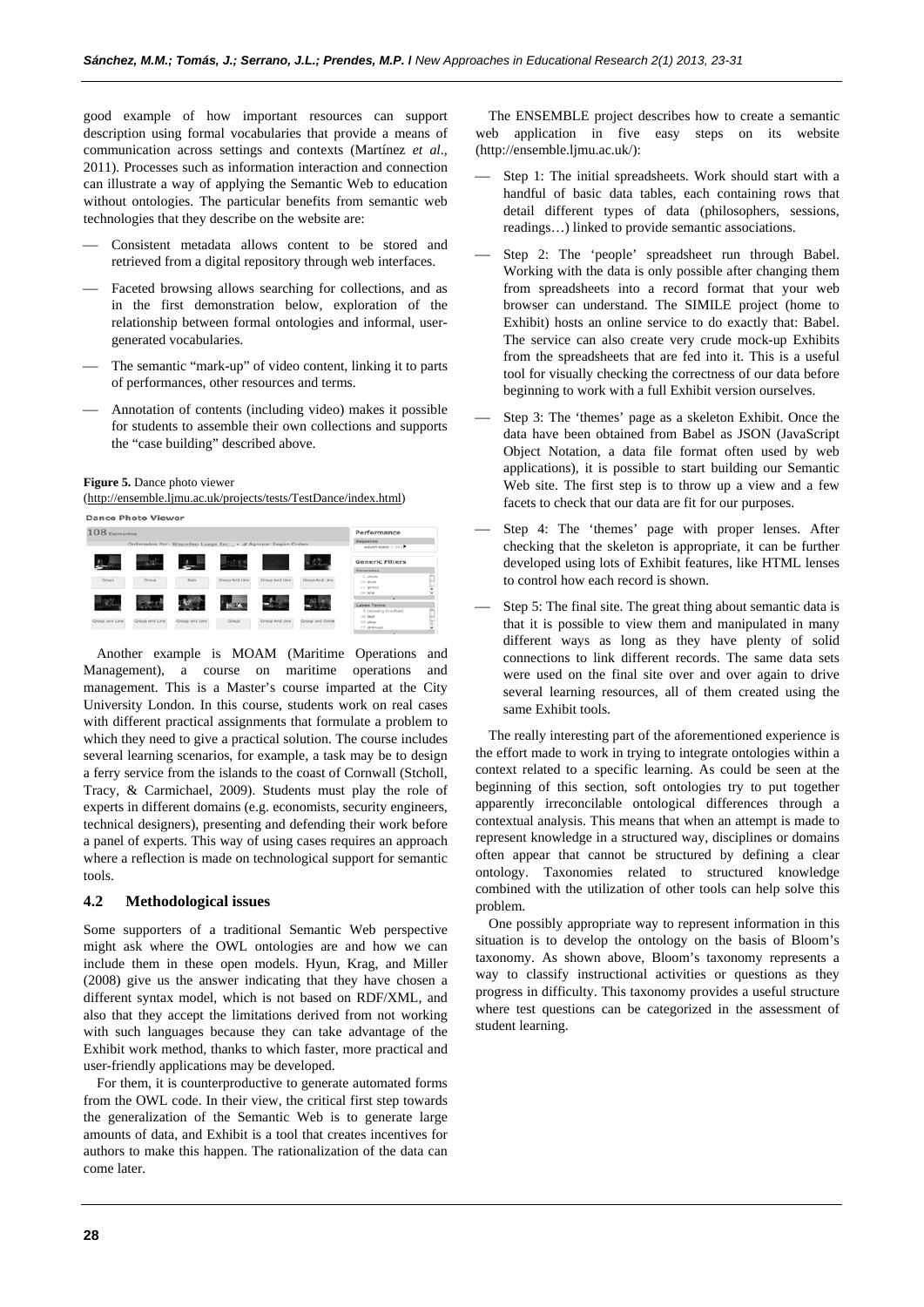# **5 DISCUSSION AND CONCLUSIONS**

In practice, ontologies have become widely used because they are reusable and shareable (Brewster & O'Hara, 2007). The opportunity to work in different projects leaves us in a privileged position when analyzing both perspectives about the possibilities to work with ontologies in educational environments. The educational advantages and opportunities offered by both OeLE and MOAM experiences are explained below:

**I.** OeLE:

- a) OeLE application is an innovative assessment system which has as its biggest advantage that it provides students with mechanisms to obtain information about their weaknesses. It also provides teachers with mechanisms to ensure that their students meet their individual and collective performance goals as well as to react effectively with the ultimate aim of improving student learning.
- b) Building ontologies is actually a time-consuming task cost; however, creating the ontology immediately brought the advantage of obtaining an explicit categorization of the elements and relations involved in the knowledge model, so that the model could be edited, managed and reused. Moreover, the semantic organization of feedback by learning objects implies the possibility of a future interrelation of several computer systems and is a more effective to manage both students' and teachers' contents.
- c) Once the ontology has been developed, it can be reused in different editions of the course and the base of semantically annotated questions can be shared with other teachers and used in different course editions.

#### **II.** MOAM:

- a) MOAM offers the possibility of working with specific learning environments and making useful tools, thanks to which it is possible to have broader domain representations. Based on standardized elements (such as Bloom's Taxonomy) the MOAM experience allows us to create future work patterns to understand how the different elements interact in an educational context.
- b) The creation of working patterns allows us to know how tasks are performed in daily practice seeking to achieve specifically fixed learning goals. It is also possible to watch the patterns that respond to higher goals.

The experience in OeLE presented here means that there are situations in which the knowledge of certain elements could be clearly structured, while an experience like MOAM or dance has as its aim to include other contextual elements (taking over the idea of soft-ontology). Therefore, different elements can be distinguished in each situation. Although an attempt was made by us to include contextual elements in the OeLE experience, content representation is completely structured from the "answer model" that the teacher provides.

The following table shows the aspects developed with regard to different items:

| Table 1. Differences in different structured knowledge |  |  |  |  |
|--------------------------------------------------------|--|--|--|--|
|--------------------------------------------------------|--|--|--|--|

|                                    | Well-defined<br>knowledge                                                                                     | Heterogeneity-knowledge                                                          |
|------------------------------------|---------------------------------------------------------------------------------------------------------------|----------------------------------------------------------------------------------|
| <b>DOMAIN</b>                      | Knowledge, e-<br>learning                                                                                     | Methodology, skills,<br>outcomes                                                 |
| <b>LEARNING</b><br><b>OUTCOMES</b> | Already set or<br>predefined from the<br>start, learning<br>outcomes at the same<br>level, same<br>vocabulary | Emergent, contested and at<br>different levels and using<br>different vocabulary |
| ONTOLOGY                           | Representation,<br>Assessment.<br>Feedback                                                                    | Articulation.<br>Representation,<br>Translation                                  |

- Domain: The knowledge that is important in an e-learning course must be organized in OeLE. The process is methodical and tries to prioritize some concepts over others. At the same time, it is important to find the most representative word of an idea and find synonyms that can help in future for experiences with well-defined knowledge. Instead, approaches like MOAM or dance focus on trying to find how to define the skills needed to understand the operation of a course, i.e. to know what content responds to the aim sought and what skill is needed to develop it.
- Learning outcomes: The learning outcomes in a welldefined knowledge experience must be fully standardized; they need to share a common vocabulary and provide alternatives that computers can understand. At first, learning goals are at the same level and it is up to the teacher to choose the most important one. The learning goals in other contexts are recent elements operating at different levels and there is a permanent attempt to improve and learn. This strategy requires deepening into the subject, so it is basic to become familiar with the methodologies, the objectives and the assessment system. OeLE also takes into account these aspects but, for MOAM, this study of learning goals is the pillar of the future application. OeLE ontologies may be used in different subjects while MOAM is more specialized and localized.
- Ontology: An OeLE-based ontology is created through tools like Protegé and exported in OWL formats which facilitate the execution of assessment and feedback processes as well as the association with Learning Objects. With a knowledge heterogeneity experience where we should take into account learning objects or other elements, the ontology stems from a set of structured information which is translated into a computer language so that we can relate every element specific to a case. This representation is more complicated from a technical point of view but it offers a more realistic view for the teaching of science.
- Technologies: OeLE bases its goal on creating a system for evaluating courses in e-learning environments, while MOAM aims to deepen into the benefits of an educational reality and include the Semantic Web as a part of teaching.

To the best of our knowledge, none of the existing approaches had so far succeeded in supporting the assessment of open questions using a complete semantic infrastructure before OeLE. OeLE provides the academic community with a new toolassisted method for the assessment based on open questions.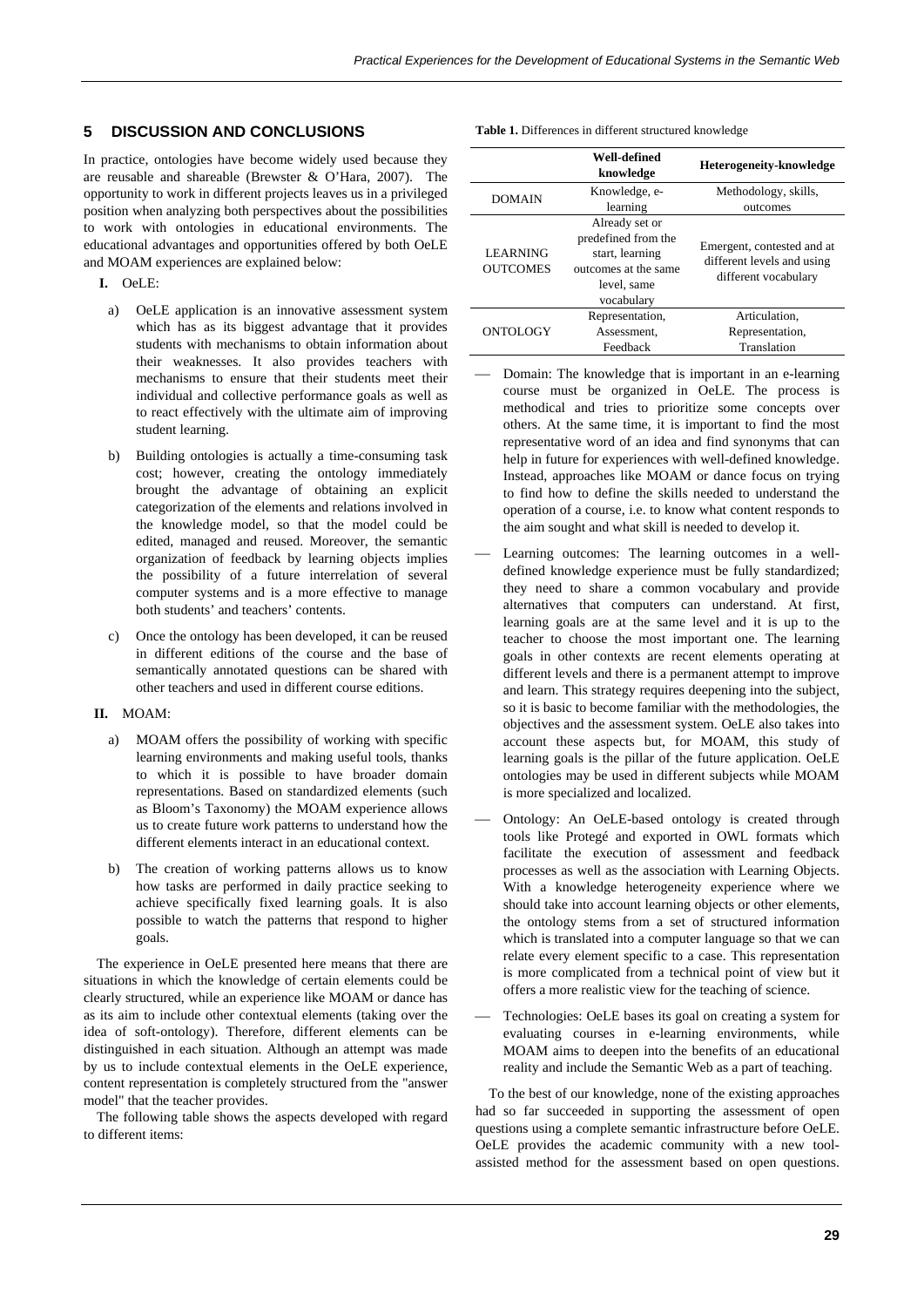This approach shows the value of Semantic Web technologies for building e-Learning solutions.

Hence, it is worth reflecting on the benefits can be drawn from both experiences. It cannot be said that these two experiences are completely at odds, since a number of possibilities can be explored in joint future projects:

- Creation of more realistic e-learning assessment systems adapted to the context
- The combination of OeLE evaluation as a platform to search for learning goals and activities for the teaching practice.
- The creation of a complementary tool to OeLE that allows the combination of Learning Objectives with learning goals and their implementation in networked assessment environments.

There is not a single exclusive way to work with ontologies nowadays. The first step should be to analyze the type of content and context in which work is being carried out. After doing that, it is possible to work with different tools ranging from more structured and closed ontological models (with programs such as Protegé) to more open models where other tools are utilized to structure information.

There is no doubt whatsoever that something is happening at the Semantic Web. Several lines in which work could be undertaken combining both perspectives are open for the future. One of the most outstanding ones is the development of an OeLE tool including elements from soft ontologies such as MOAM works, which offer a more realistic view of the subject.

It should equally be remembered that the European Higher Education Area, as well as the reform of university degrees in progress, also seeks to change teaching methodologies by orienting them towards learner-based strategies. There is additionally a full awareness of the relevance that e-Learning has in European projects. That is why none of us can afford to miss out on this chance to study these new educational opportunities from a multidisciplinary perspective.

To conclude, it is worth highlighting that the development of this tool shows how a more complete online assessment environment can be created through the OeLE application and a networked feedback system supported on Learning Objects, thus generating an innovative working system for e-Learning courses or subjects.

#### **REFERENCES**

- Alfonseca, E., & Perez, D. (October ,2004). Automatic assessment of open ended questions with a bleu-inspired algorithm and shallow nlp*.* In *Proceedings of Advances in Natural Language Processing, 4th International Conference*, *EsTAL*, Alicante, Spain, pp. 25-35.
- Amorín, R., Lama, M., Sánchez E., Riera, A., & Vila, X. A. (1995). A learning design ontology based on the IMS specification. In R. Koper, C. Tattersall, & D. Burgos (Eds.) (2005), *Current State on IMS Learning Design. Proceedings of the UNFOLD/Prolearn Joint Workshop*, 1, 203-225, Vlakenburg.
- Avilés, K., Diaz-Kommonen, L., Laipainen, M., & Pietarila, J. (2003). *Soft Ontologies and Similarity Cluster Tools to facilitate Exploration and Discovery of Cultural Heritage Resources. IEEE Computer Society Digital Library*. Czech Republic: DEXA 2003.
- Berners, T., & Hendler, J. (2001). Sicentific publishing on the Semantic Web. In *Nature*. [doi:10.1038/35074206](http://dx.doi.org/10.1038/35074206)
- Birenbaum, M., Tatsuoka, K., & Gutvirtz, Y. (1992). Effects of response format on diagnostic assessment of scholastic achievement. *Applied psychological measurement*, [doi:10.1177/014662169201600406](http://dx.doi.org/10.1177/014662169201600406)
- Bittencourt I., Costa E., Silva M., & Soares, E. (2009). A computational model for developing semantic web-based educational systems.<br> *Knowledge-Based* Systems, 22(4), 302-315.  $Knowledge-Based$ [doi:10.1016/j.knosys.2009.02.012](http://dx.doi.org/10.1016/j.knosys.2009.02.012)
- Bloom, B. S. (1956). *Taxonomy of educational objectives: the classificaction of educational goals. Handbook I, cognitive domain.* Toronto: Longman.
- Bouquet, P., Dona, A., Serafini, L., & Zanobini, S. (2002). Contextualized local ontologies specification via CTXML. *AAAI-02 workshop on Meaning Negociation*, 28, 200-2.
- Brewster, C., & O'Hara, K., (2007). Knowledge representation with ontologies: Present challenges-future possibilities. *International Journal of Human-Computer Studies, 65*(7), 563-688. [doi:10.1016/j.ijhcs.2007.04.003](http://dx.doi.org/10.1016/j.ijhcs.2007.04.003)
- Corcho, O., Fernández, M., & Gómez, A. (2003). Methodologies, tools and languages for builing ontologies. Where is their meeting point?. *Data and Knowledge Engineering*, *46*(1), 41-64. [doi:](http://dx.doi.org/10.1016/S0169-023X(02)00195-7) [10.1016/S0169-023X\(02\)00195-7](http://dx.doi.org/10.1016/S0169-023X(02)00195-7)
- Devedzic, V. (2006). *Semantic Web and Education. Springer's Integrated Series in Information Systems*. USA: Springer.
- Devin, C. (1998). Panlingua. Retrieved from <http://www.strout.net/info/science/ai/panlingua/intro.html>
- Falquet, G., & Mottaz, C. (2004). Ontology based interfaces to access a library of virtual hyperbooks. In R. Heery & L. Lyon (Eds.), *ECDL, 3232, of Lecture Notes in Computer Science*, pp. 99-110.
- Fensel, D., Staab, S., Studer, R., van Harmelen, F., & Davies, J., (2003). Towards the Semantic Web. In J. Wiley & L.C. Sons. (Eds.), *A Future Perspective: Exploiting Peer-to-Peer and the Semantic Web for Knowledge Management*, 245-264.
- Fernández, J., Prendes, M. P., Castellanos, D., Martínez, F., Valencia, R., & Ruíz, J. (2007). *Evaluación en e-learning basada en tecnologías de la Web semántica y procesamiento del lenguaje natural*. Murcia: Diego Marín.
- Fernández-Breis, J. T., & Martínez-Béjar, R. (2002). A cooperative framework for integrating ontologies. *International Journal Human-Computer Studies, 56*(6), 665-667. [doi:10.1006/ijhc.2002.1010](http://dx.doi.org/10.1006/ijhc.2002.1010)
- Friedler, S., A., & Shneiderman, B. (2008). Enabling teachers to explore grade patterns to identify individual needs and promote fairer student assessment. Computers & Education. 51(4), 1467-1485. assessment. *Computers & Education*, 51(4), [doi:10.1016/j.compedu.2008.01.005](http://dx.doi.org/10.1016/j.compedu.2008.01.005)
- Gordijn, J., & Nijhof, W. (2002). Effects of complex feedback on computer- assisted modular instruction. *Computers and Education, 39*, 183-200. [doi:10.1016/S0360-1315\(02\)00025-8](http://dx.doi.org/10.1016/S0360-1315(02)00025-8)
- G*ruber*, T. (1993). Toward principles for the design of ontologies used for knowledge sharing. In *Technical Report KSL* (pp. 93-104). Stanford University: Knowledge Systems Laboratory.
- Horridge, M. (2009). *A practical guide to building OWL Ontologies Using Protegé 4 and CO-ODE Tools. E*dition 1.2. University of Manchester. Retrieved from <http://owl.cs.manchester.ac.uk/tutorials/protegeowltutorial/>
- Huynh, D, F., Karger, D. R., & Miller, R. C. (2008). *Exhibit: Lightweight structured dada publishing.* Retrieved from [http://people.csail.mit.edu/dfhuynh/research/papers/www2007-](http://people.csail.mit.edu/dfhuynh/research/papers/www2007-%C2%AD%E2%80%90exhibit.pdf) [%C2%AD%E2%80%90exhibit.pdf](http://people.csail.mit.edu/dfhuynh/research/papers/www2007-%C2%AD%E2%80%90exhibit.pdf)
- Maicher, L., & Park, J. (Eds.), (2005). *Charting the Topic Maps Research and Applications Landscape*. Springer.
- Martínez, A., Morris, S., Tracy, F., & Carmichael, P. (2011). Case Based Learning, Pedagogical Innovation and Semantic Web Technologies. IEEE transactions. *Learning Technologies, 10*(10).
- McGrath, P. (2003). *Assessing Students: Computer Simulation vs MCQs*. In Proceedings of the 7th Computer Assisted Assessment Conference.
- Mitchell, T., Aldridge, N., Williamson, W., & Broomhead, P. (2003). *Computer based testing of medial knowledge*. In Proceedings of the 7th Computer Assisted Assessment Conference.
- Noy, N. F., & McGuinness, D. L. (2001). *Ontology development 101: a guide to creating your first ontology*. Stanford Kwnoledge System Laboratory Technical Report and Stanford Medical Informative Technical Report, SMI 2001-0880. Retrieved from [http://protege.stanford.edu/publications/ontology\\_development/ontol](http://protege.stanford.edu/publications/ontology_development/ontology101.pdf) [ogy101.pdf](http://protege.stanford.edu/publications/ontology_development/ontology101.pdf)
- Olsen, M. B. (1998). Translating english and mandarin verbs with argument structure. Tech. rep., New Mexico State University.
- Palmer, K., & Richardson, P. (2003). *On-line assessment and freeresponse input: a pedagogic and technical model for squaring the circle*. In Proceedings of the 7th Computer Assisted Assessment Conference.